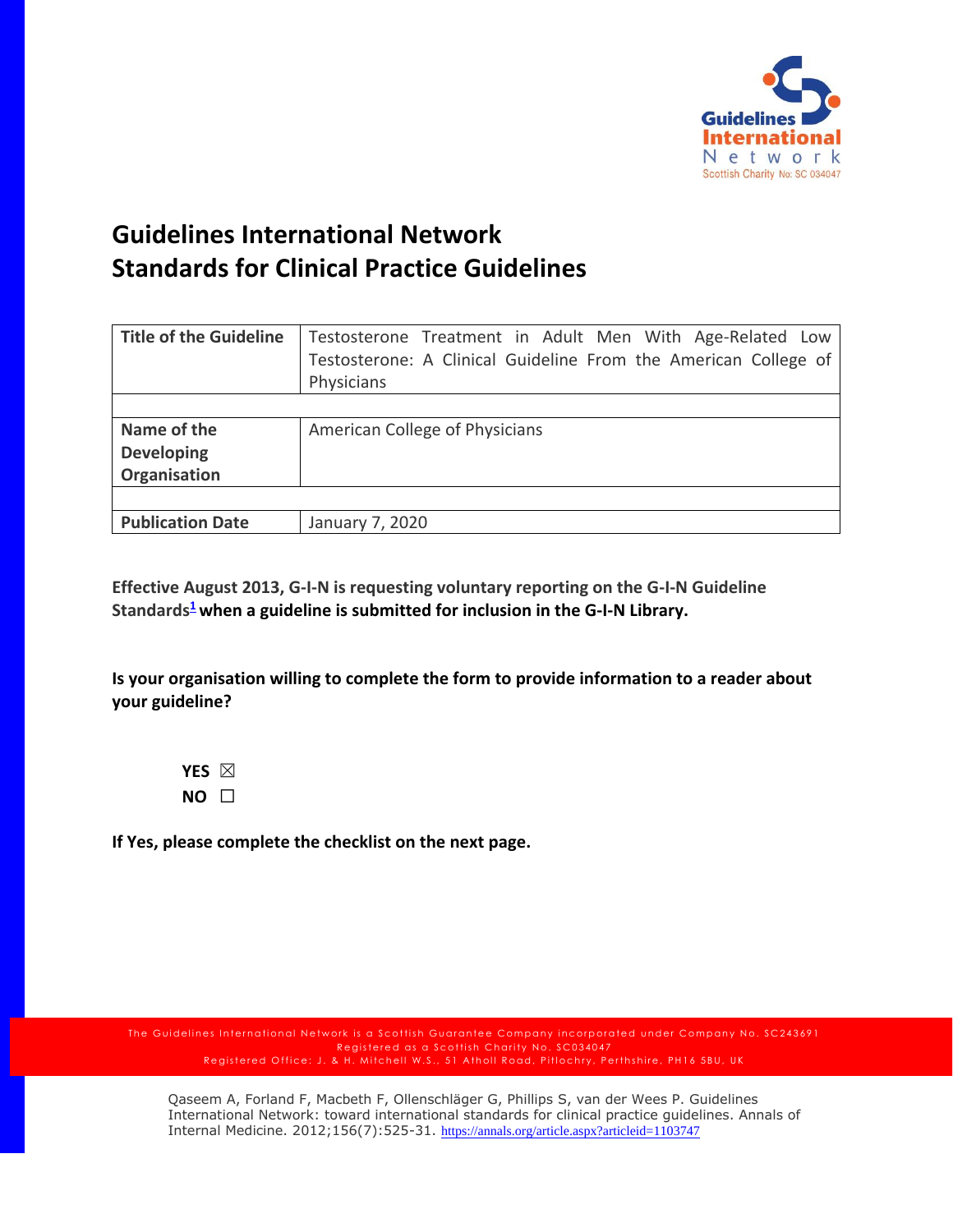

| G-I-N Standards & Description <sup>1</sup>                                                                                                                                                                                                                         | <b>Standard</b><br><b>Achieved?</b>                      | If Yes, Page<br>number(s)/document<br>where the information is<br>available                                                                                                                 |
|--------------------------------------------------------------------------------------------------------------------------------------------------------------------------------------------------------------------------------------------------------------------|----------------------------------------------------------|---------------------------------------------------------------------------------------------------------------------------------------------------------------------------------------------|
| <b>Composition of Guideline Development Group</b><br>Guideline development panel includes diverse<br>and relevant stakeholders, such as health<br>professionals, methodologists, experts on a<br>topic, and patients.                                              | X<br><b>YES</b><br>$\Box$<br><b>NO</b><br>П<br>Somewhat  | See section, Methods and<br>Appendix<br>See ACP Methods paper<br>(citation under additional<br>comments)                                                                                    |
| <b>Decision-making Process</b><br>Guideline describes the process used to reach<br>consensus among the panel members and, if<br>applicable, approval by the sponsoring<br>organisation. This process was established<br>before the start of guideline development. | X.<br><b>YES</b><br><b>NO</b><br>П<br>Somewhat<br>П      | See ACP Methods paper<br>(citation under additional<br>comments)                                                                                                                            |
| <b>Conflicts of Interest (disclosure)</b><br>Guideline includes disclosure of the financial and<br>nonfinancial conflicts of interest for members of<br>the guideline development group.                                                                           | X.<br><b>YES</b><br>$\Box$<br><b>NO</b><br>П<br>Somewhat | See Disclosure of Interests<br>and Management of<br>Conflicts under Author,<br>Article, and Disclosure<br>Information<br>See methods papers<br>(citation under additional<br>comments)      |
| <b>Conflicts of Interest (resolution)</b><br>Guideline describes how any identified conflicts<br>were recorded and resolved.                                                                                                                                       | X<br><b>YES</b><br>П<br><b>NO</b><br>$\Box$<br>Somewhat  | See section, Author, Article,<br>and Disclosure Information ><br>Disclosure of Interests and<br><b>Management of Conflicts</b><br>See methods paper (citation<br>under additional comments) |

The Guidelines International Network is a Scottish Guarantee Company incorporated under Company No. SC243691 Registered as a Scottish Charity No. SC034047 Registered Office: J. & H. Mitchell W.S., 51 Atholl Road, Pitlochry, Perthshire, PH16 5BU, UK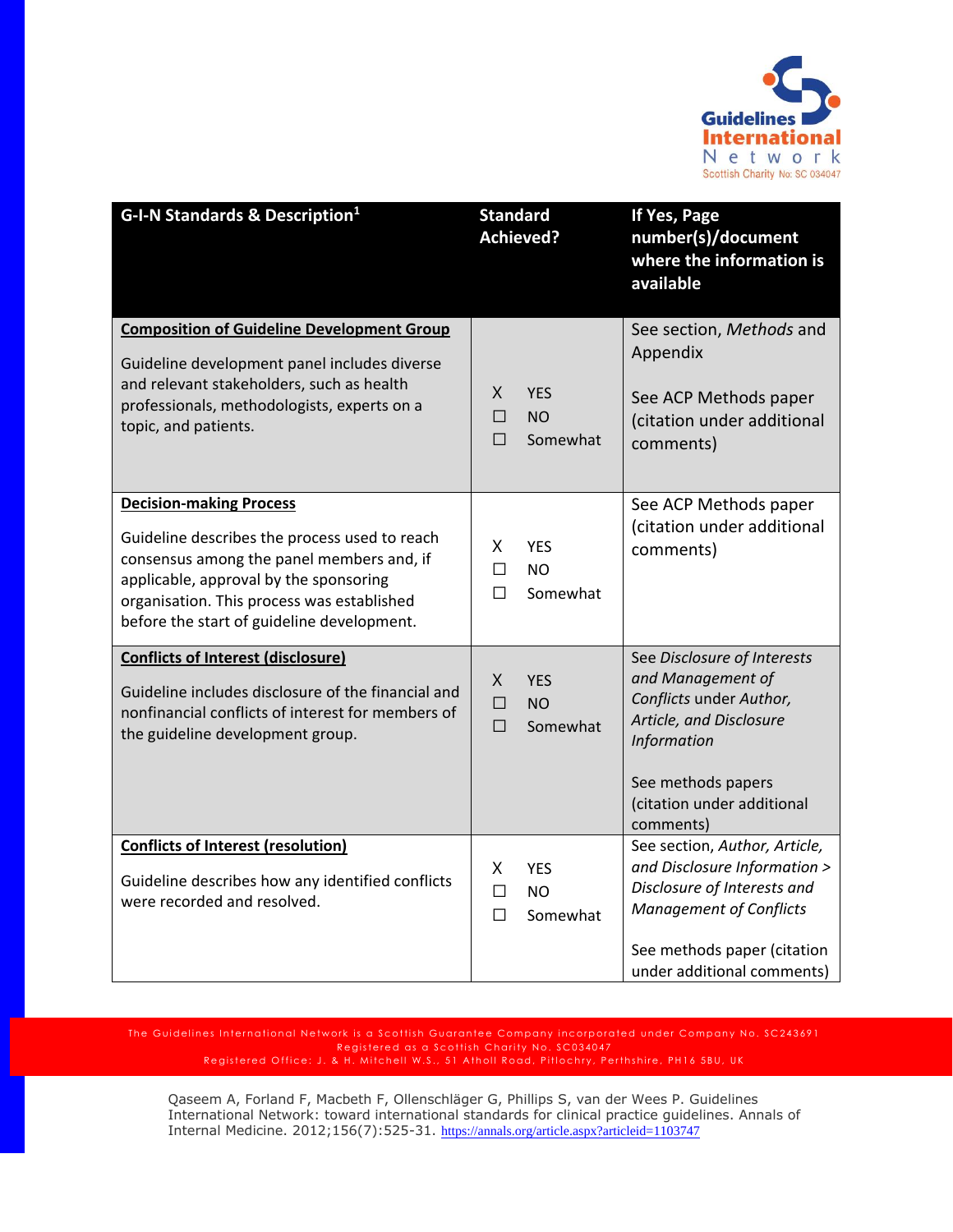

| G-I-N Standards & Description <sup>1</sup>                                                                                                           | <b>Standard</b><br><b>Achieved?</b>                           | If Yes, page<br>number(s)/document                                                                                                                          |
|------------------------------------------------------------------------------------------------------------------------------------------------------|---------------------------------------------------------------|-------------------------------------------------------------------------------------------------------------------------------------------------------------|
|                                                                                                                                                      |                                                               | where the information is<br>available                                                                                                                       |
| <b>Scope of a Guideline</b><br>Guideline specifies its objective(s) and scope.                                                                       | X.<br><b>YES</b><br>П<br><b>NO</b><br>П<br>Somewhat           | See section, Guideline Focus<br>and Target Population                                                                                                       |
| <b>Methods</b><br>Guideline clearly describes the methods used for<br>the guideline development in detail.                                           | X.<br><b>YES</b><br>П<br>N <sub>O</sub><br>$\Box$<br>Somewhat | See section, Methods<br>See Appendix<br>See Methods papers<br>(citation under additional<br>comments)                                                       |
| <b>Evidence Reviews</b><br>Guideline uses systematic evidence review<br>methods to identify and evaluate evidence<br>related to the guideline topic. | X.<br><b>YES</b><br><b>NO</b><br>П<br>П<br>Somewhat           | See section, Methods ><br>Systematic Review of the<br>Evidence<br>See Appendix<br>See supporting evidence<br>review (citation under<br>additional comments) |
| <b>Guideline Recommendations</b>                                                                                                                     | X.<br><b>YES</b><br>N <sub>O</sub><br>П<br>Somewhat<br>П      | See section,<br>Recommendations for<br>rationale following each<br>recommendation statement                                                                 |

The Guidelines International Network is a Scottish Guarantee Company incorporated under Company No. SC243691 Registered as a Scottish Charity No. SC034047 Registered Office: J. & H. Mitchell W.S., 51 Atholl Road, Pitlochry, Perthshire, PH16 5BU, UK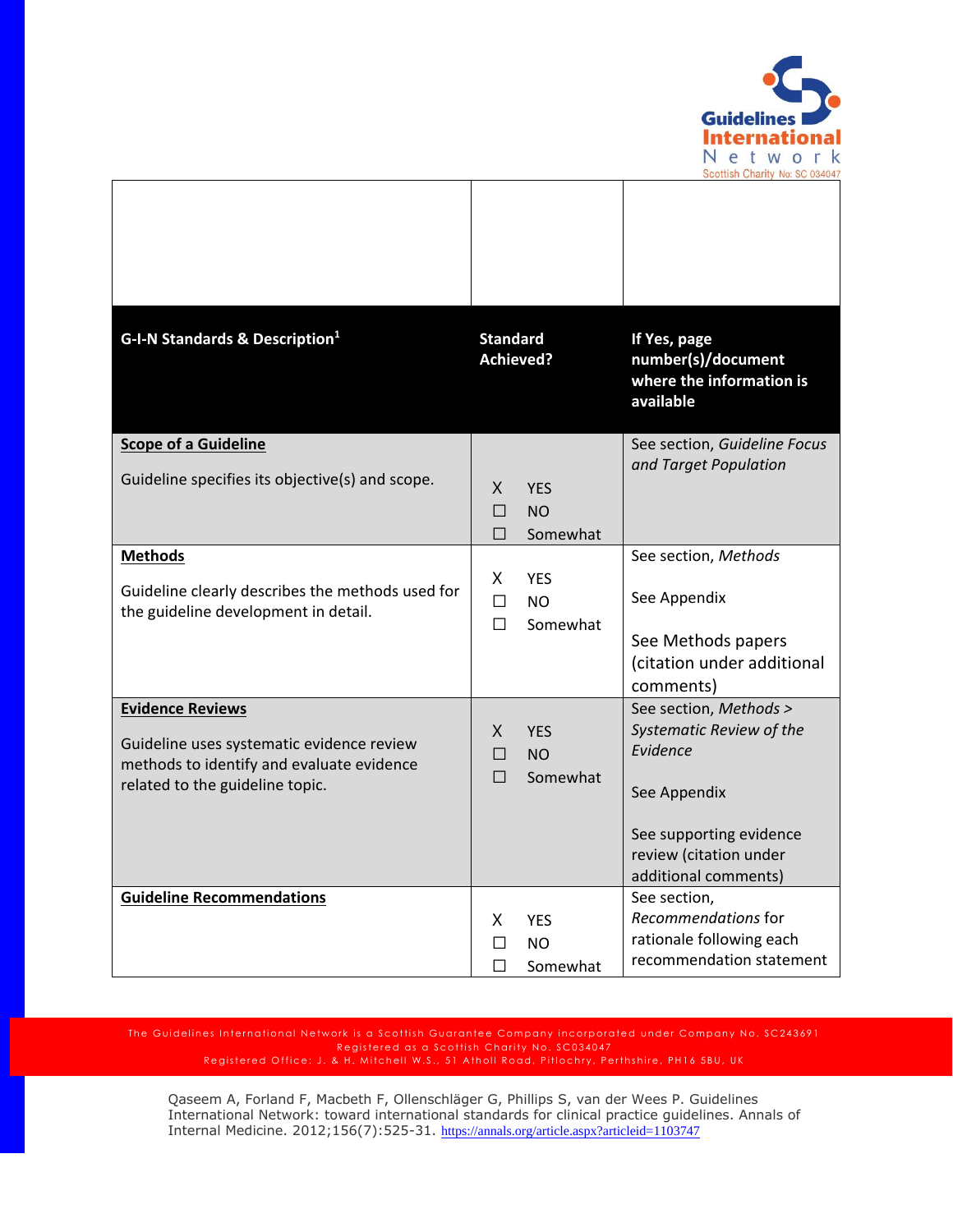

| Guideline recommendation clearly stated and<br>based on scientific evidence of benefits; harms;<br>and, if possible, costs.                                                    |                                                              |                                                                                                                                                                          |
|--------------------------------------------------------------------------------------------------------------------------------------------------------------------------------|--------------------------------------------------------------|--------------------------------------------------------------------------------------------------------------------------------------------------------------------------|
| <b>Rating of Evidence</b>                                                                                                                                                      |                                                              | See Figure 1                                                                                                                                                             |
| Guideline uses a rating system to communicate<br>the quality and reliability of the evidence.                                                                                  | X<br><b>YES</b><br>П<br><b>NO</b><br>П<br>Somewhat           | See section, Methods ><br>Evidence to<br>Recommendations<br>See Appendix: Detailed<br><b>Methods</b><br>See ACP Methods paper<br>(citation under additional<br>comments) |
| G-I-N Standards & Description <sup>1</sup>                                                                                                                                     | <b>Standard</b><br><b>Achieved?</b>                          | If Yes, page<br>number(s)/document<br>where the information is<br>available                                                                                              |
| <b>Rating of Recommendations</b><br>Guideline uses a rating system to communicate<br>the quality and reliability of the strength of its<br>recommendations.                    | X<br><b>YES</b><br>П<br><b>NO</b><br>Somewhat<br>П           | See section,<br>Recommendations for<br>rationale following each<br>recommendation statement<br>See Figure 1                                                              |
| <b>Peer Review and Stakeholder Consultations</b><br>Review by external stakeholders conducted<br>before guideline publication.                                                 | X.<br><b>YES</b><br>П<br><b>NO</b><br>Somewhat<br>□          | See section, Methods > Peer<br>Review                                                                                                                                    |
| <b>Guideline Expiration and Updating</b><br>Guideline includes an expiry date and/or<br>describes the process that the guideline groups<br>will use to update recommendations. | X<br><b>YES</b><br>$\Box$<br><b>NO</b><br>$\Box$<br>Somewhat | See Notice under Author,<br>Article, and Disclosure<br>Information                                                                                                       |

The Guidelines International Network is a Scottish Guarantee Company incorporated under Company No. SC243691 Registered as a Scottish Charity No. SC034047 Registered Office: J. & H. Mitchell W.S., 51 Atholl Road, Pitlochry, Perthshire, PH16 5BU, UK